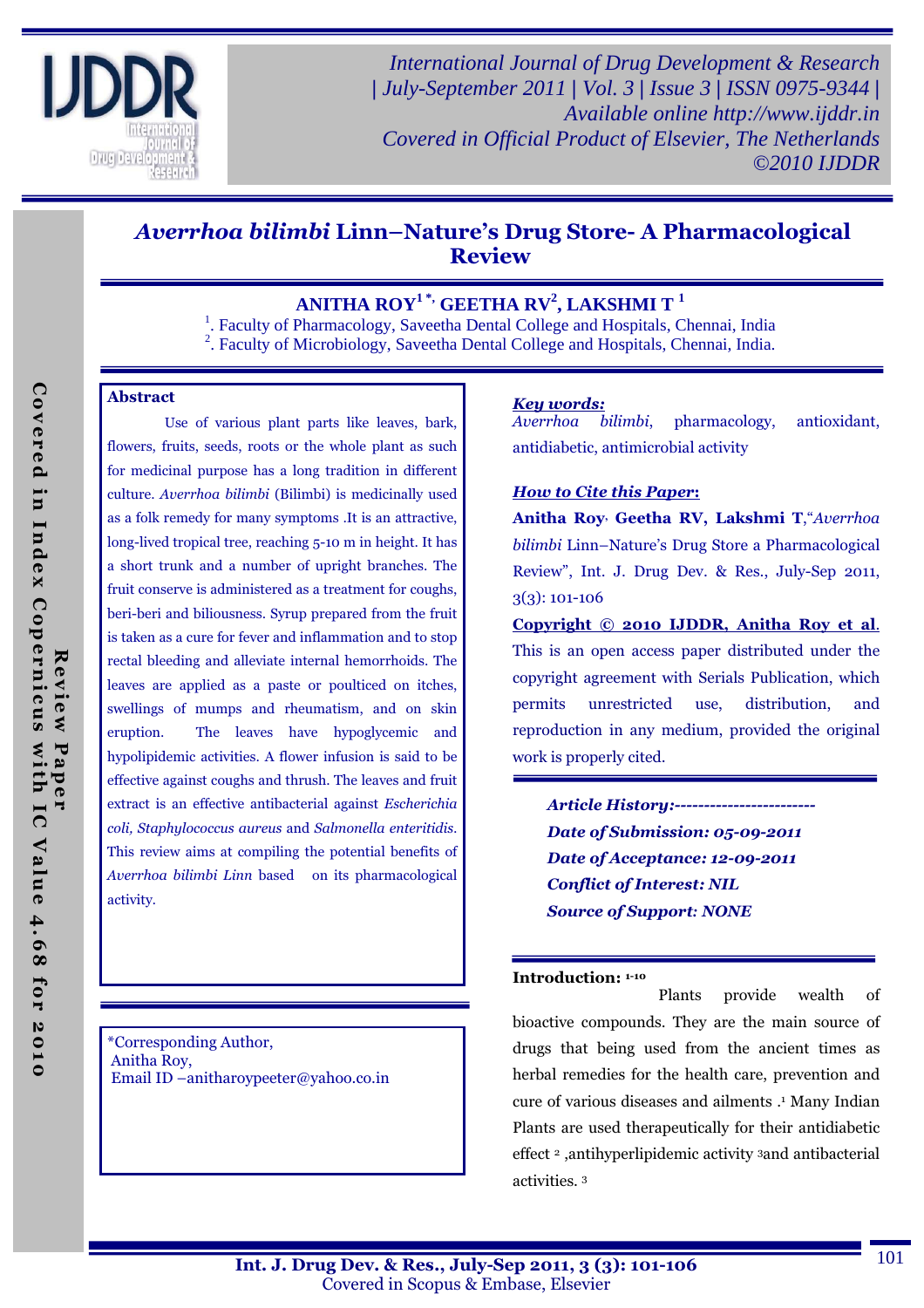*Averrhoa bilimbi* (Bilimbi) is medicinally used as a folk remedy for many symptoms. It is used as antibacterial, antiscorbutic, astringent; post–partum protective medicine. It is also used for the treatment of fever, mumps, pimples, inflammation of the rectum and diabetes, itches, boils, rheumatism, syphilis, bilious colic, whooping cough, hypertension, stomach ache, aphthous ulcer and as a cooling drink.5,6

Averrhoa bilimbi fruits have medicinal properties for the effective management of several human ailments<sup>7</sup> .Different parts of the plant is used for various conditions. The fruit conserve is administered as a treatment for coughs, beri-beri and biliousness. Syrup prepared from the fruit is taken as a cure for fever and inflammation and to stop rectal bleeding and alleviate internal hemorrhoids. The leaves are applied as a paste or poulticed on itches, swellings of mumps and rheumatism, and on skin eruption. They are applied on bites of poisonous creatures. Malaysians take the leaves fresh or fermented as a treatment for venereal disease. A leaf infusion is a remedy for coughs and is taken after childbirth as a tonic. A leaf decoction is taken to relieve rectal inflammation. A flower infusion is said to be effective against coughs and thrush. In Java, the fruits combined with pepper are eaten to cause sweating when people are feeling "under the weather". A paste of pickled bilimbi is smeared all over the body to hasten recovery after a fever.

 Very acidic fruits are employed to clean the blade of a kris (dagger), and they serve as mordants in the preparation of an orange dye for silk fabrics. Because of its oxalic acid content, fruit juice is useful for bleaching stains from the hands and rust from white cloth, and also tarnishes from brass. 8

 In some villages in India, the fruit of the bilimbi was used in folk medicine to control obesity. This led to further studies on its Antihyperlipidemic properties.9,10 In this review article , we have compiled all possible aspects of A.bilimbi Linn and

its potential pharmacological uses as evidenced by the experimental studies conducted by different researchers.

### **Scientific classification**:

| Kingdom:             | Plantae          |
|----------------------|------------------|
| Family:              | Oxalidaceae      |
| Genus:               | Averrhoa         |
| Species:             | A. bilimbi       |
| <b>Binomial</b> name | Averrhoa bilimbi |







Fig.2:Averrhoa bilimbi fruits

Other names: 11 Averrhoa obtusangula stokes, Belimbing asam, Belimbing buluh, Belimbing wuluh, Kamias, kalamias, Iba, kolonanas, Ta-ling-pring Common names: Creole : bimbling plum, blimblin English : bilimbi, cucumber tree, tree sorrel Filipino : kamias French: blimblim, blinblin, carambolier bilimbi, cornichon des Indes, zibeline, zibeline blonde

Indonesian: belimbing asam, belimbing wuluh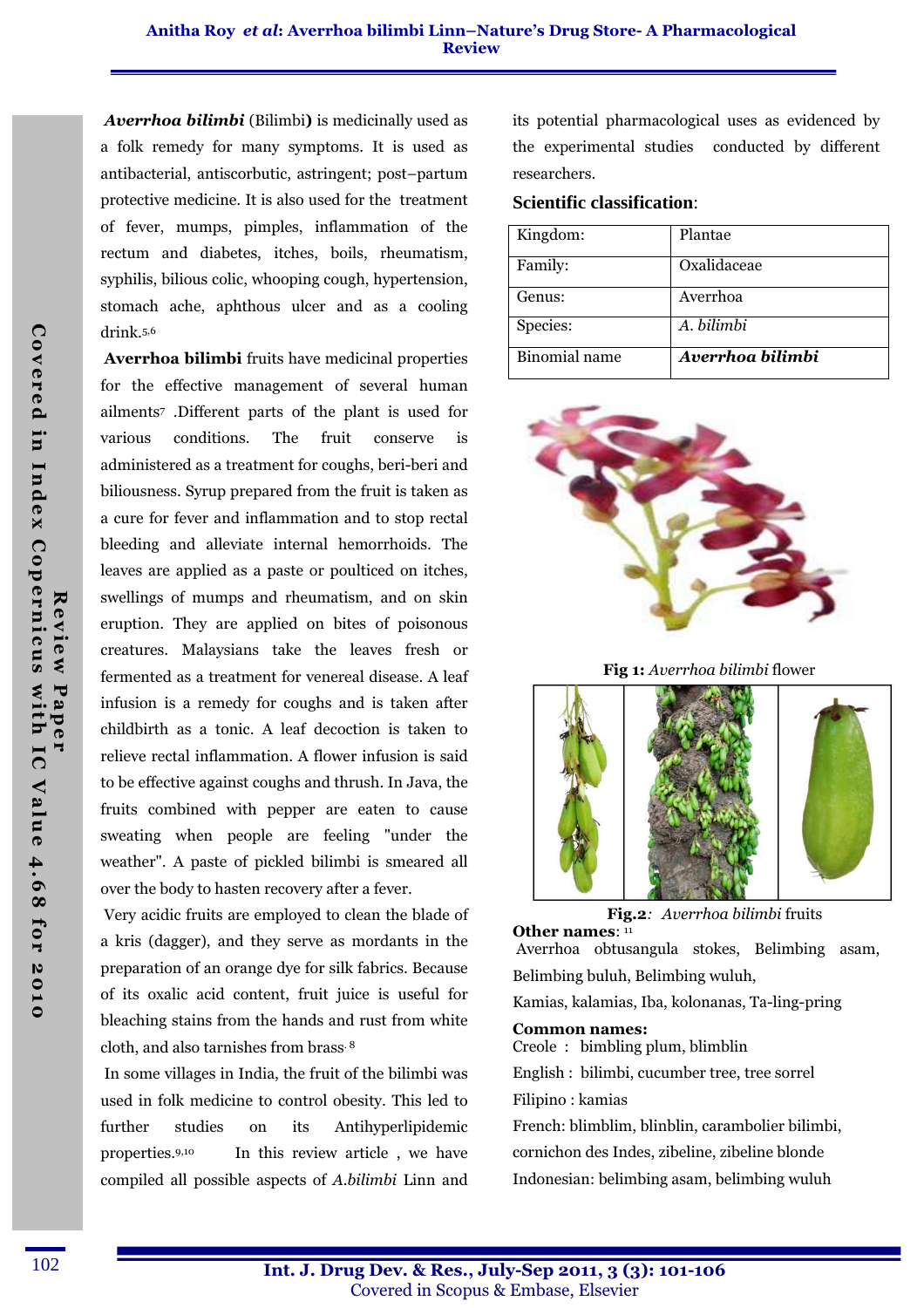### Khmer : tralong tong

Malay : belimbing asam, belimbing buloh, billingbilling, b'ling

Spanish: grosella china, mimbro, pepino de Indias, tiriguro, vinagrillo

Thai : kaling pring, taling pling

### Botanical Description: 5, 8,9

*Averrhoa bilimbi* (Oxalidaceae family) commonly known as bilimbi, is an attractive, long-lived tropical tree, reaching 5-10 m in height; has a short trunk soon dividing into a number of upright branches. The wood is white, soft but tough, even-grained, and is seldom available for carpentry. Leaves mainly clustered at the branch tips, are alternate, imparipinnate;30-60 cm long, with 11-37 alternate or sub opposite leaflets, ovate or oblong, with rounded base and pointed tip; downy; medium-green on the upper surface, pale on the underside; 2-10 cm long, 1.2-1.25 cm wide. Flowers small, fragrant, auxiliary or cauliflorous, 5-petalled, yellowish green or purplish marked with dark-purple, 10-22 mm long, borne in small, hairy panicles emerging directly from the trunk and oldest, thickest branches and some twigs, as do the clusters of curious fruits. Fruit ellipsoid, obovoid or nearly cylindrical, faintly 5-sided, 4-10 cm long; capped by a thin, star-shaped calyx at the stemend and tipped with 5 hair like floral remnants at the apex. Crispy when unripe, the fruit turns from bright green to yellowish-green, ivory or nearly white when ripe and falls to the ground. The outer skin is glossy, very thin, soft and tender, and the flesh green, jellylike, juicy and extremely acid. There may be a few 6-7 flattened, disc-like seeds, 6 mm wide, smooth, brown.

## Natural Habitat: <sup>12</sup>

*A. bilimbi* is a tropical tree, more sensitive to cold especially when very young. It prefers direct sunlight and seasonally humid climates, with evenly distributed rainfall throughout most of the year but there should be a 2-3 month dry season.

### History of cultivation

 Perhaps a native of the Moluccas. In 1793, it was carried from the island of Timor to Jamaica and, after some years, was planted in Cuba and Puerto Rico, Trinidad, the lowlands of Central America, Venezuela, Colombia, Ecuador, Surinam, Guyana and Brazil, and even in northern Argentina and in Hawaii. It is introduced into Queensland around 1896, it was readily adopted and commercially distributed to growers.

### Geographic distribution

### Native:Indonesia,Malaysia

Exotic : Argentina, Australia, Brazil, Colombia, Cuba, Ecuador, Guyana, India, Jamaica, Myanmar, Philippines, Puerto Rico, Singapore, Sri Lanka, Surinam, Tanzania, Thailand, Trinidad and Tobago, United States of America, Venezuela Biophysical limits

# Bilimbi shows optimum growth in rich, moist, slightly acidic and well-drained soil. It also grows and fruits quite well on sand or limestone.

# Reproductive Biology

Bilimbi begins to flower around February and then blooms and fruits more or less continuously until December.

Parts used: Leaves, Flower, Fruits

### Phytochemical constituents: 5,7,9

The fruit extracts contain flavonoids, saponins and triterpenoid.

The chemical constituents of A. bilimbi include

- Amino acids,
- citric acid,
- cyanidin–3–O–h–D–glucoside,
- phenolics, potassium ion, sugars ,
- vitamin A.

## Nutrition in Bilimbi <sup>13</sup>

Bilimbi is a nutrition-packed, starchy fruit that grows mostly on the trunk of tall trees. It is a rich source of Vitamin C. Other than the vitamins and minerals, the fruit also consists of fibre, ash, protein and moisture as well as minerals.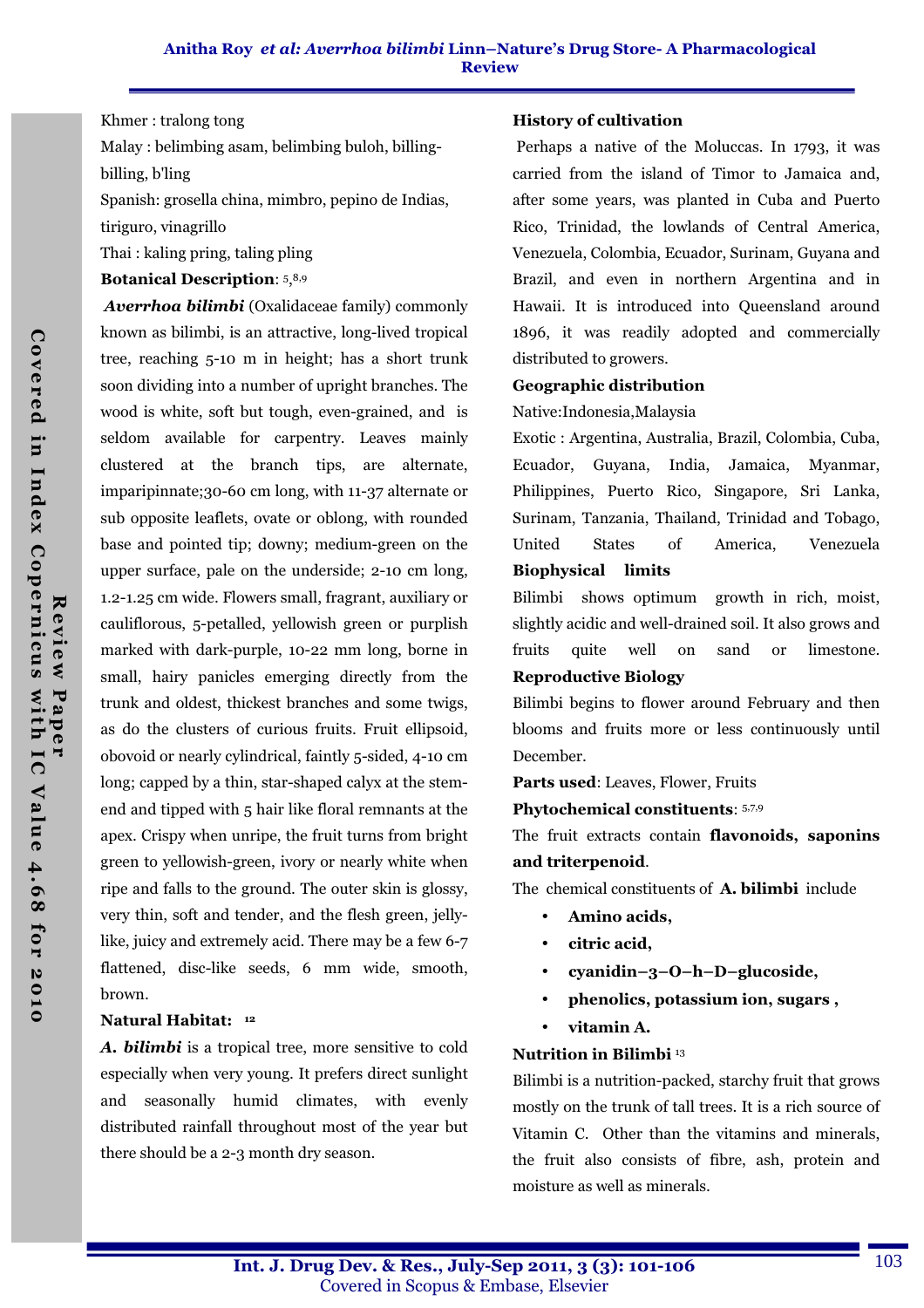| Vitamins per 100 g    |            |  |
|-----------------------|------------|--|
| Riboflavin            | $0.026$ mg |  |
| Vitamin B1 (thiamine) | $0.010$ mg |  |
| Niacin                | 0.302 mg   |  |
| Ascorbic Acid         | $15.6$ mg  |  |
| Carotene              | $0.035$ mg |  |
| Vitamin A             | $0.036$ mg |  |

Table1 : Vitamin composition of bilimbi fruit

| Minerals per 100 g |                  |  |
|--------------------|------------------|--|
| Phosphorus         | 11.1 mg          |  |
| Calcium            | $3.4 \text{ mg}$ |  |
| Iron               | 1 mg             |  |

 **Table2**. Mineral composition of bilimbi fruit Pharmacological Activity:

### Anti-diabetic activity: 5, 14-18

 Benny et al has investigated the hypoglycemic and hypolipidemic activity of the semi-purified fractions of an ethanolic leaf extract of Averrhoa bilimbi (ABe) in high fat diet (HFD)-streptozotocin (STZ)-induced diabetic rats. The long term administration of aqueous fraction (AF) at a dose of 125 mg/kg significantly lowered blood glucose and triglyceride concentrations when compared to the vehicle. The hepatic glycogen content was significantly higher in AF-treated rats when compared to diabetic control. They found better amelioration of hyperglycemia and hyperlipidemia in HFD fed-STZ diabetic rats by the aqueous fraction of leaf extract. Hence they have proposed AF as a potential source for the isolation of active principles for oral anti-diabetic therapy.

Pushparaj et al has investigated the hypoglycemic activity of an ethanolic extract of Averrhoa bilimbi Linn. leaves in streptozotocin (STZ)-diabetic rats.<sup>16</sup> The optimal hypoglycemic dose  $(125 \text{ mg} \text{ kg}^{-1})$  was determined by performing the oral glucose tolerance test (OGTT) in both normal and STZ-diabetic rats.

They have investigated the effect of repeated administration of ethanolic extract of Averrhoa bilimbi (ABe) leaves, by administering the diabetic rats with vehicle (distilled water), ABe (125 mg kg-1) and metformin (500 mg kg-1) twice a day for 2 weeks and concluded that, like metformin, ABe significantly lowered blood glucose by 50% and thus it has good hypoglycemic activity in STZ-diabetic rats.

### Antihyperlipidaemic Activity: 10,15,16

Ambili et al have studied the antihyperlipidaemic properties of Averrhoa bilimbi fruit using Tritoninduced hypercholesterolemia in rats as a model. The fruit and its water extract showed remarkable antihypercholesterolemic activity. An active fraction, which showed activity at a low dose of 0.8 mg/kg, was purified from the water extract. An active component was isolated from the active fraction, which showed optimum activity at a dose of 0.3 mg/kg. The efficacy of the fruit was tested in chronic high-fat diet fed hyperlipidemic rats. The fruit (125 mg/kg) as well as its water extract (50 mg/kg) were found to be effective in lowering lipids in the high-fat diet fed rats. Thus, they have concluded this fruit can be used as a dietary ingredient to prevent as well as treat hyperlipidemia. Puspraj et al also studied the lipid profile in streptozotocin induced diabetic rats and found to be effective .The ethanolic extract of A.bilimbi fruit has significantly increased the antiatherogenic index and HDL-cholesterol/total cholesterol ratio. It also significantly reduced the kidney lipid peroxidation level. Their study showed hypotriglyceridemic, anti-lipid peroxidative and antiatherogenic properties in STZ-diabetic rats.<sup>15</sup>

## Antimicrobial Activity: <sup>7</sup>

 A. bilimbi fruits possess potential antibacterial activity. Nurul Huda et al extracted the fruits with hexane, chloroform and methanol. They have subjected all fractions for the the phytochemical screening and antimicrobial activity against grampositive and gram-negative bacteria using discdiffusion method. The chloroform and methanol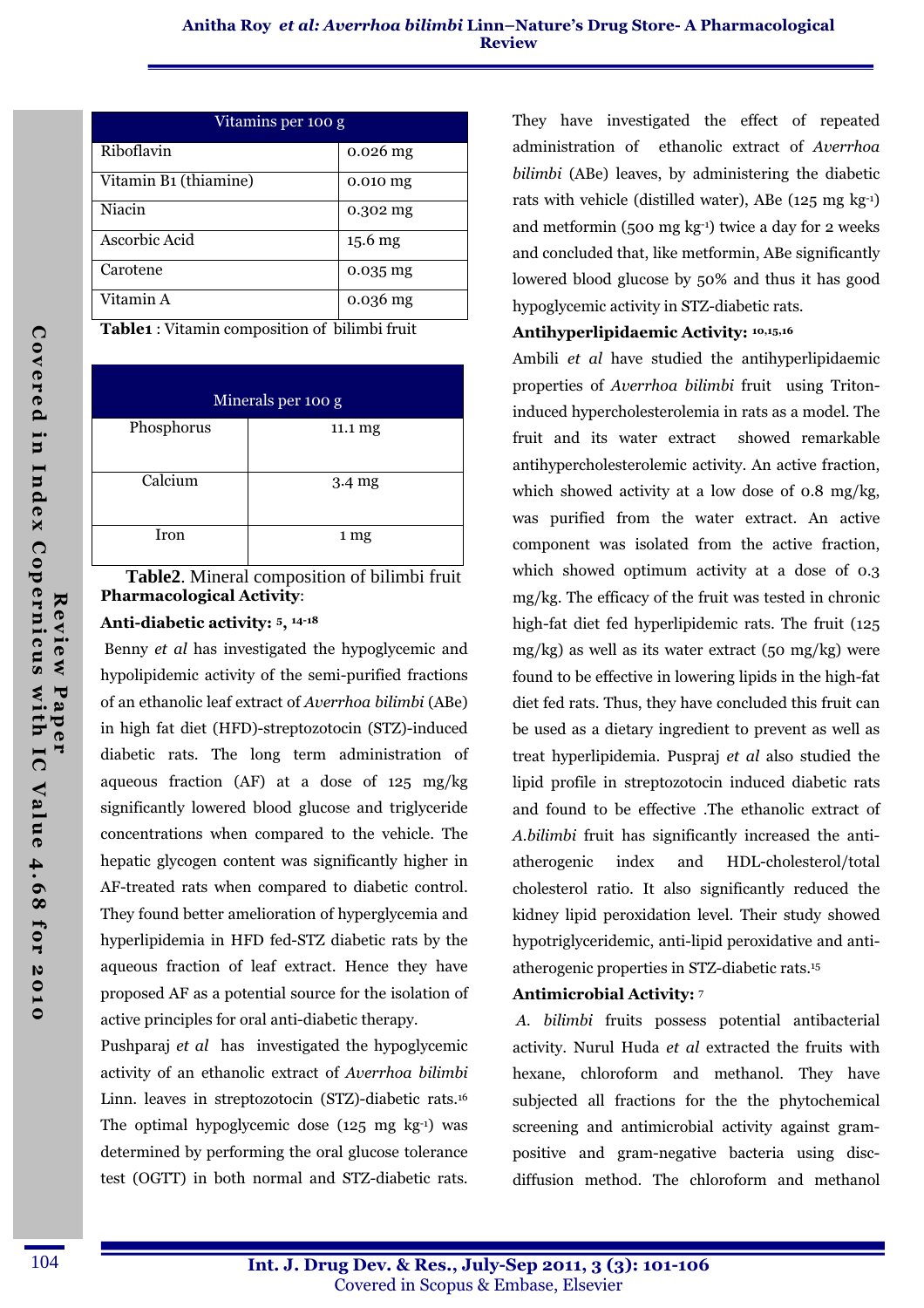fruits extract were active on Aeromonas hydrophila, Escherichia coli, Klebsiella pneumoniae, Saccharimyces cerevisiae, Straphylococcus aureus, Streptococcus agalactiae and Bacillus subtilis. Their study revealed that the fruit extracts have good inhibitory activity against the tested pathogens compared with the standard antibiotic, streptomycin. Toxicity studies: <sup>10</sup>

 Savithri et al has studied the preliminary general toxicity of *A. bilimbi* fruit in mice. Oral administration of the fruit homogenate daily for 15 days did not result in any toxic symptoms up to a dose of 1 g/kg.

### Conclusion:

As the prevalence of obesity and Diabetes mellitus are very common in our society, research on plants with antidiabetic and antihyperlipidaemic action has great value in modern therapeutics. The data compiled shows that, *Averrhoa bilimbi* is a potent herb for future research since it has antidiabetic and antihyperlipidaemic and antibacterial properties as evidenced by the current research on the various plant parts. For optimum effect in patients, the components responsible should be isolated, purified and further clinical trials has to be conducted.

### Acknowledgement:

The authors are grateful to the authors/editors of all those articles, journals and books from where the data for this article has been reviewed and discussed.

## Conflict of Interest: Nil.

### REFERENCES:

1. Kalia, A.N., 2005. Text Book of Industrial Pharmacognosym. Oscar Publication, New Delhi, India

2. Pulok K.Mukherjee, Kuntal Maiti, Kakali Mukherjee, PeterJ.Houghton, Leads fromIndian Medicinal plants with hypoglyceamic potentials,Journal of

ethanopharmacology,106(2006),1-28

3. Patel et al,Polyherbal ayurvedic formulation and Diabetic rats, Indian Journal of Experimental Biology,Vol.47,July 2009, pp 564- 570

4 Anjana Sharma,\* S. Chandraker, V. K. Patel, and Padmini Ramteke, Antibacterial Activity of Medicinal Plants Against Pathogens causing Complicated Urinary Tract Infections ,Indian J Pharm Sci. 2009 Mar-Apr; 71(2): 136-139.

5. A. Saravana Kumar, S. Kavimani, K.N. Jayaveera a review on medicinal plants with potential antidiabetic activity , International Journal of Phytopharmacology, 2(2), 2011, 53-60.

6.www.thaigoodview.com

advisor.anamai.moph.go.th www.prc.ac.th www.nautilus.co.th

 7. Nurul Huda Bt. Abdul Wahab , Mohd Effendy Bin Abd Wahid, Mariam Bt. Taib , Wan Zuraida Bt.Wan Mohd Zain and Sarah Aqilah Bt. Anwar ,Phytochemical screening and antimicrobial efficacy of extracts from Averrhoa bilimbi (Oxalidaceace) fruits against human pathogenic bacteria Journal of pharmacognosy,Volume :1 Issue :1 June, 2009

 8.Orwa etal Agroforestry Database 4.0, Averrhoa bilimbi available at

http://www.worldagroforestry.org/treedb2/AFTPDF S/Averrhoa\_bilimbi.pdf.

9.Benny Kwong-Huat Tan , Chee-Hong Tan , and Peter Natesan Pushparaj Herbal and Traditional Medicine Biomolecular and Clinical Aspects. Chapter 15. Averrhoa bilimbi Print ISBN: 978-0-8247-5436- 5 eBook ISBN: 978-0-203-02590-1

10. Savithri Ambili1, Appian Subramoniam1, Natesan Shanmugam Nagarajan , Studies on the Antihyperlipidemic Properties of Averrhoa bilimbi Fruit in Rats, Planta Med 2009; 75(1) : 55-58

11. Averrhoea bilimbi available at http://www.crcnetbase.com/doi/abs/10.1201/97802 03025901.ch15